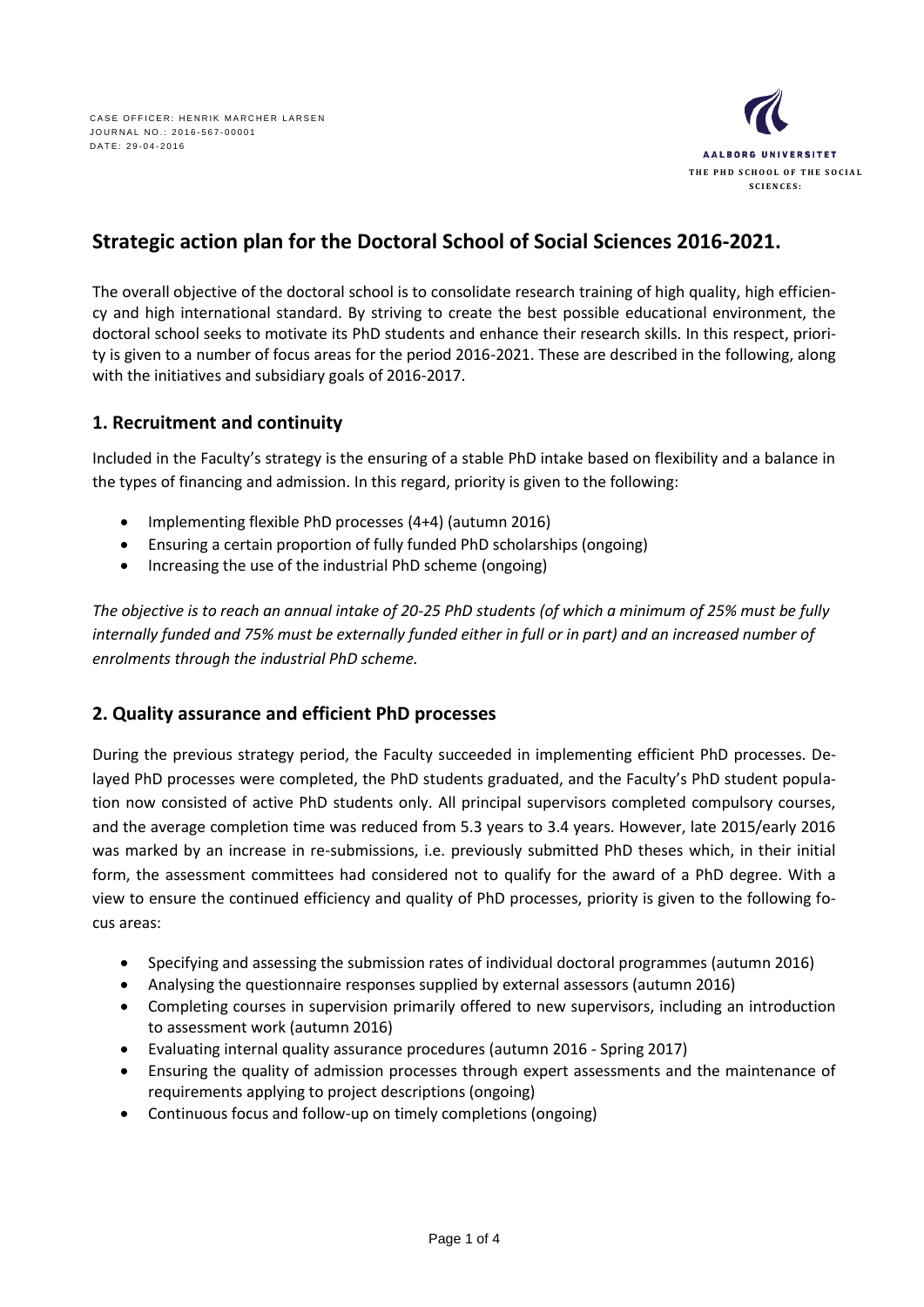*The objective for PhD completions is to reduce the number of re-submissions and to maintain an average completion time of no more than 3.4 years.* 

## **3. Optimal workplace conditions in research training**

During the recently concluded strategy period, the doctoral school has focused on integrating PhD students in their research environments and on increasing the flexibility of the teaching and dissemination obligations of PhD students. Furthermore, the doctoral school introduced final evaluations provided by PhD students on their experience of the introduction process, the overall process, supervision, working environment etc. In the continuous improvement of the overall workplace conditions of PhD students, high priority is given to the following initiatives:

- Including the PhD students' affiliation to and active participation in research groups as a key element in the Faculty's research strategy and its internal research organisation (autumn 2016)
- Preparing an introductory leaflet targeted at new PhD students (autumn 2016)
- Increasing the focus on wellbeing and stress prevention, including offers to participate in stress management courses (autumn 2016/ongoing)
- Evaluating the framework of the organisations and networks of PhD students (autumn 2016)
- Increasing the number of introductory courses and courses in good scientific practice offered to PhD students (autumn 2016/ongoing)
- Introducing a formalised mentoring scheme to improve the integration of new Danish and international PhD students (autumn 2016)
- Analysing and following up on PhD student evaluations of the overall PhD process (spring 2017/ongoing)

*The overall objective is the continuous improvement of the working environment of PhD students. Evaluations received from PhD graduates and the results of workplace evaluations are used for follow-up. Strengthening and unifying PhD students' affiliation to and participation in research groups is defined as a specific intermediate aim.* 

## **4. PhD Courses**

During the previous strategy period, the doctoral school has intensified its course activities to include an annual course portfolio of 20-25 generic and subject-specific courses targeted at Danish, international, internal and external PhD students. With a view to ensure consolidation and development, priority is given to the following focus areas:

- Reinforced organisation of the courses offered (autumn 2016)
- Evaluating the course portfolio of 2014-2016, taking into account the balance between thematic courses and generic language and process courses (spring 2017)

*The objective is an internationally oriented and academically balanced annual course portfolio of 20-25 courses.* 

## **5. Enhanced international profile**

On 1 January 2016, 22% of our staff members were international PhD students, and the doctoral school has increased its focus on improving the framework conditions of this particular group of staff members through the establishment of cooperation agreements on joint degree and double degree programmes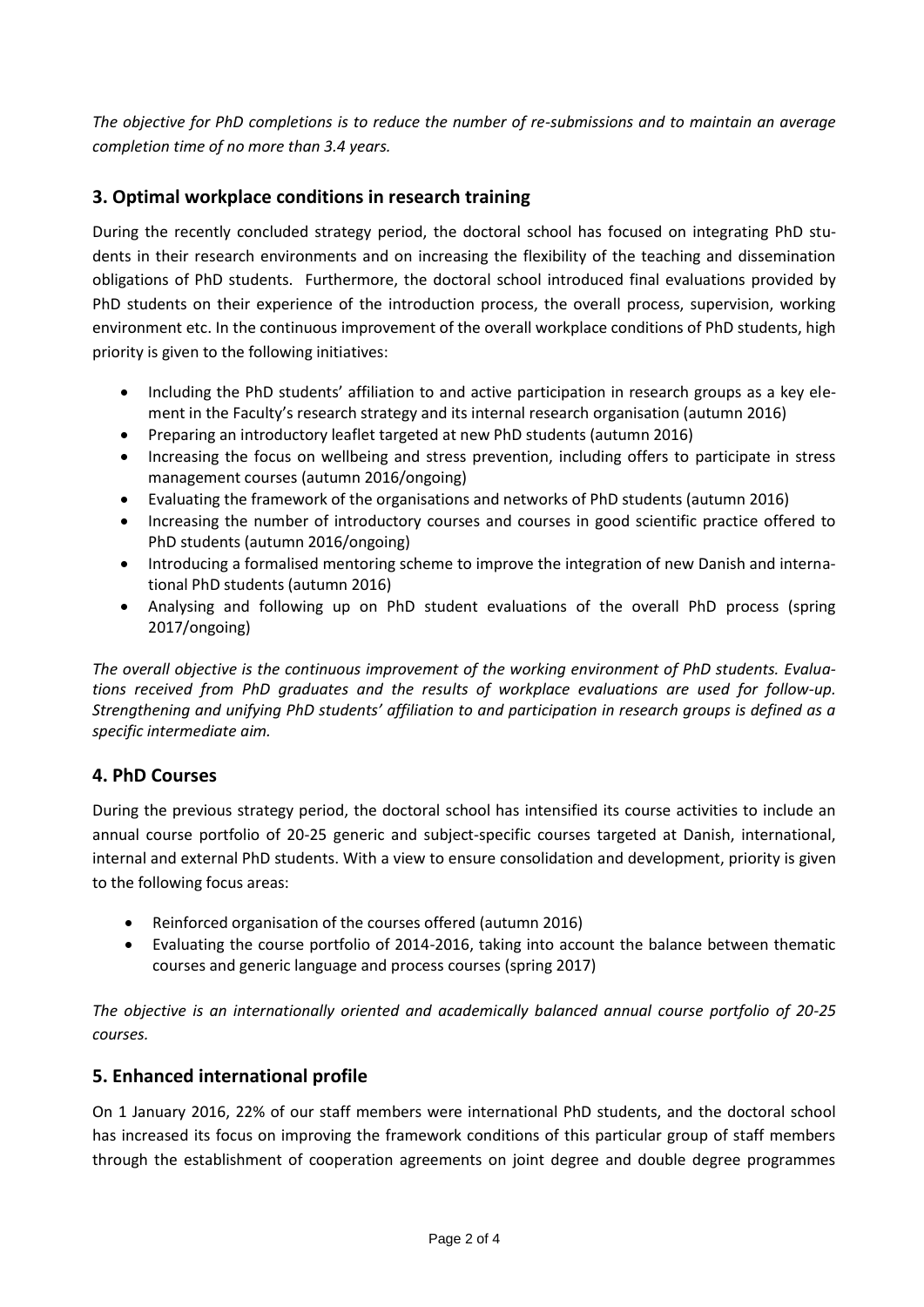with universities abroad (on 1 January 2016, four agreements were in place) and by compiling a guide for stays abroad (approximately 50% of the Faculty's PhD students go on stays abroad during their PhD studies). In our efforts to further strengthen the international profile of the doctoral school, the following initiatives must be targeted:

- Ensuring that international PhD students are actively integrated in their research groups
- Strengthening the institutional framework of international cooperation on research training; this includes establishing formal agreements on degree cooperation and participating in international mobility programmes
- Continuing the improvement of framework conditions for international PhD students, such as targeted guidance and guaranteed teaching experience. Decentralised strategies are supported by the working group on the improved integration of international PhD students (presentation by the working group: autumn 2016)

Focusing on stays abroad; this includes a clarification of how departments manage the legal requirements applying to PhD student exchanges/studies abroad and an evaluation of how the overall framework may be strengthened, such as through economic incentives

 Continuing the development and internationalisation of courses offered by the doctoral school, including the use of international keynotes, interaction with international activities and dissemination of international research

*Specific objectives are dependent on decentralised strategic priorities. The development is monitored through continuous evaluation (cf. section 8).*

# **6. Interdisciplinarity and PBL**

Interdisciplinarity and PBL are new strategic focus areas at the doctoral school. The increased focus on interdisciplinarity will not only contribute to innovative research and breakthroughs, it will also create results in promoting a holistic approach to the relations between, for instance, labour market, economy and health.

With reference to AAU's strategy "Knowledge for the World" we wish to increase our focus on PBL, both in terms of how we introduce new PhD students to this learning approach and in terms of ensuring the integration of PBL in the form and content of our PhD programme. Thus, priority is given to the following initiatives:

- Developing interdisciplinary PhD courses to support interdisciplinary PhD processes (autumn 2016/ongoing)
- Implementing more interdisciplinary PhD processes both within the departments and across department and faculty boundaries (ongoing)
- Implementing a basic course in PBL, focusing in particular on international PhD students (included in the autumn 2016 introductory course and integrated in the basic course in pedagogy)
- Analysing the form and content of the PhD programme to ensure that this complies with Aalborg University's updated PBL principles (autumn 2016)

# **7. Career profiles of PhD graduates**

In 2015, the doctoral school conducted a register-based study of the career paths of PhD graduates from the Faculty of Humanities and the Faculty of Social Sciences at Aalborg University. This study showed a high level of employment for PhD graduates from the Faculty of Social Sciences, in spite of the significant increase in the number of awarded PhD degrees. However, the study calls attention to challenges associated with the broad academic scope of the career profiles of PhD graduates from the Faculty of Social Sci